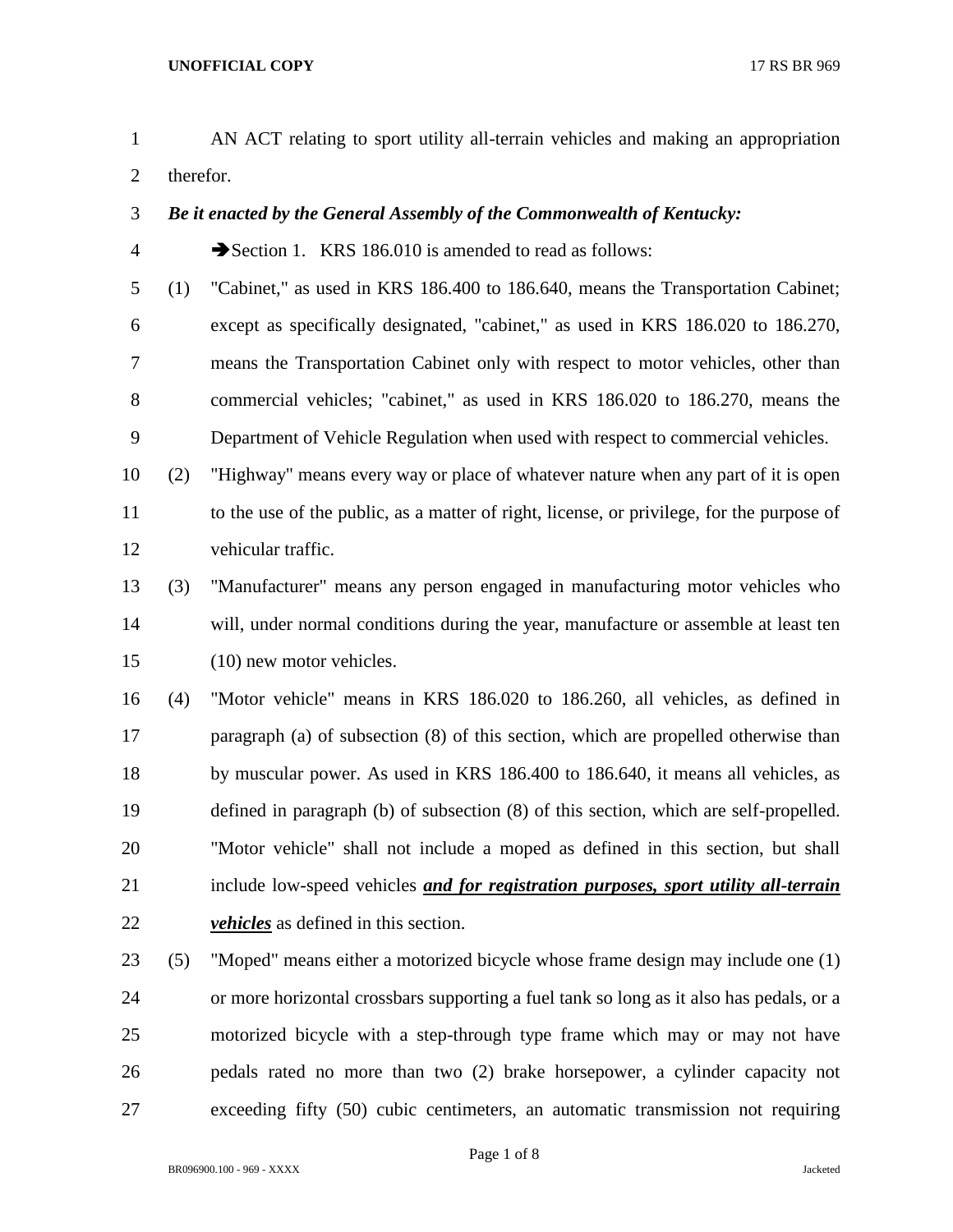## **UNOFFICIAL COPY** 17 RS BR 969

 clutching or shifting by the operator after the drive system is engaged, and capable of a maximum speed of not more than thirty (30) miles per hour.

- (6) "Operator" means any person in actual control of a motor vehicle upon a highway.
- (7) (a) "Owner" means a person who holds the legal title of a vehicle or a person who pursuant to a bona fide sale has received physical possession of the vehicle subject to any applicable security interest.
- (b) A vehicle is the subject of an agreement for the conditional sale or lease, with the vendee or lessee entitled to possession of the vehicle, upon performance of the contract terms, for a period of three hundred sixty-five (365) days or more and with the right of purchase upon performance of the conditions stated in the agreement and with an immediate right of possession vested in the conditional vendee or lessee, or if a mortgagor of a vehicle is entitled to possession, the conditional vendee or lessee or mortgagor shall be deemed the owner.
- (c) A licensed motor vehicle dealer who transfers physical possession of a motor vehicle to a purchaser pursuant to a bona fide sale, and complies with the requirements of KRS 186A.220, shall not be deemed the owner of that motor vehicle solely due to an assignment to his dealership or a certificate of title in the dealership's name. Rather, under these circumstances, ownership shall transfer upon delivery of the vehicle to the purchaser, subject to any applicable security interest.
- (8) (a) "Vehicle," as used in KRS 186.020 to 186.260, includes all agencies for the transportation of persons or property over or upon the public highways of this Commonwealth and all vehicles passing over or upon said highways, excepting road rollers, road graders, farm tractors, vehicles on which power shovels are mounted, such other construction equipment customarily used only on the site of construction and which is not practical for the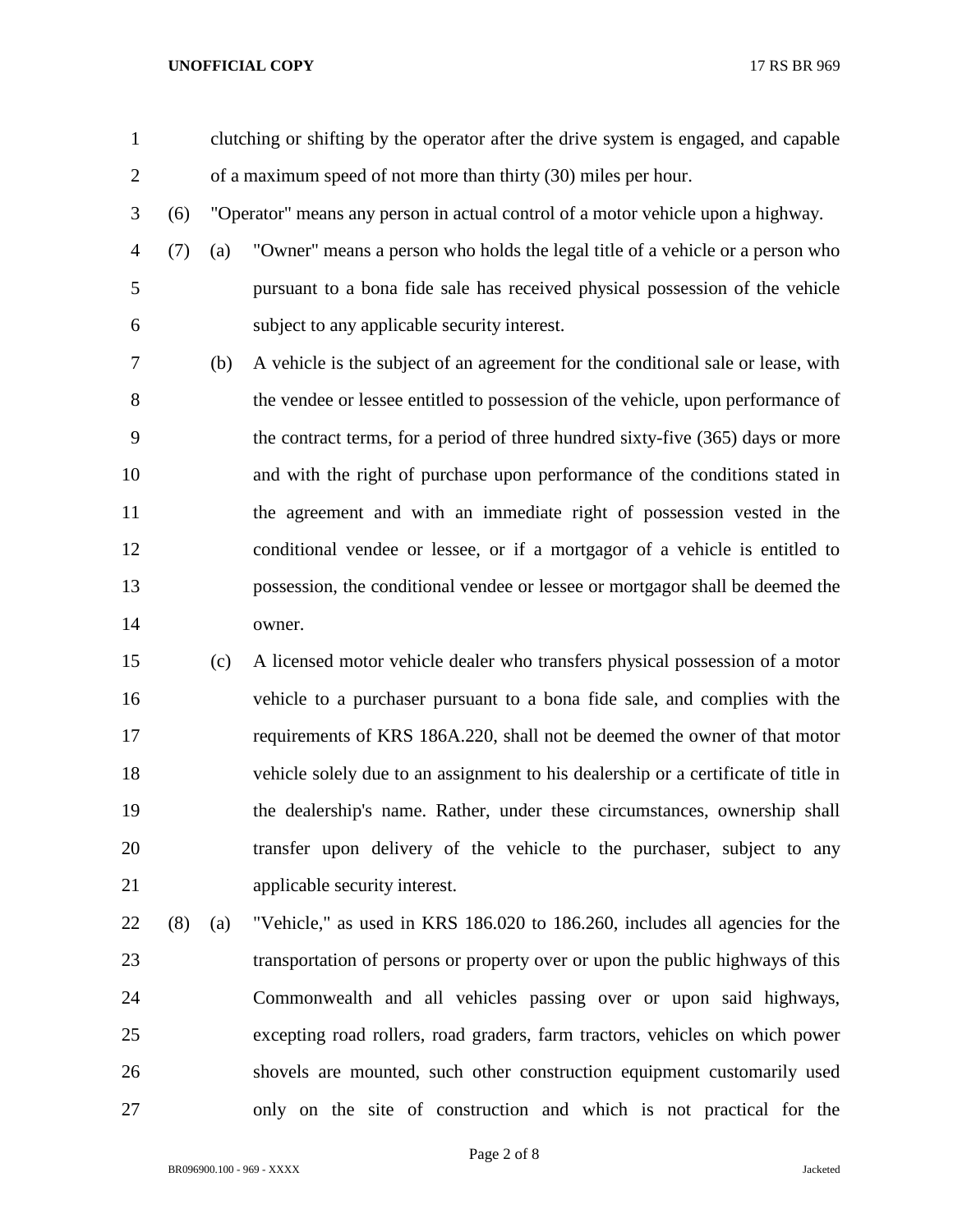| $\mathbf{1}$   |      |           | transportation of persons or property upon the highways, such vehicles as                |
|----------------|------|-----------|------------------------------------------------------------------------------------------|
| $\overline{2}$ |      |           | travel exclusively upon rails, and such vehicles as are propelled by electric            |
| 3              |      |           | power obtained from overhead wires while being operated within any                       |
| $\overline{4}$ |      |           | municipality or where said vehicles do not travel more than five (5) miles               |
| 5              |      |           | beyond the city limit of any municipality.                                               |
| 6              |      | (b)       | As used in KRS 186.400 to 186.640, "vehicle" means every device in, upon or              |
| 7              |      |           | by which any person or property is or may be transported or drawn upon a                 |
| 8              |      |           | public highway, excepting devices moved by human and animal power or                     |
| 9              |      |           | used exclusively upon stationary rails or tracks, or which derives its power             |
| 10             |      |           | from overhead wires.                                                                     |
| 11             | (9)  |           | KRS 186.020 to 186.270 apply to motor vehicle licenses. KRS 186.400 to 186.640           |
| 12             |      |           | apply to operator's licenses.                                                            |
| 13             |      |           | (10) "Dealer" means any person engaging in the business of buying or selling motor       |
| 14             |      | vehicles. |                                                                                          |
| 15             |      |           | (11) "Commercial vehicles" means all motor vehicles that are required to be registered   |
| 16             |      |           | under the terms of KRS 186.050, but not including vehicles primarily designed for        |
| 17             |      |           | carrying passengers and having provisions for not more than nine (9) passengers          |
| 18             |      |           | (including driver), motorcycles, sidecar attachments, pickup trucks and passenger        |
| 19             |      |           | vans which are not being used for commercial or business purposes, and motor             |
| 20             |      |           | vehicles registered under KRS 186.060.                                                   |
| 21             | (12) |           | "Resident" means any person who has established Kentucky as his or her state of          |
| 22             |      |           | domicile. Proof of residency shall include but not be limited to a deed or property      |
| 23             |      |           | tax bill, utility agreement or utility bill, or rental housing agreement. The possession |
| 24             |      |           | by an operator of a vehicle of a valid Kentucky operator's license shall be prima-       |
| 25             |      |           | facie evidence that the operator is a resident of Kentucky.                              |
| 26             | (13) |           | "Special status individual" means:                                                       |

(a) "Asylee" means any person lawfully present in the United States who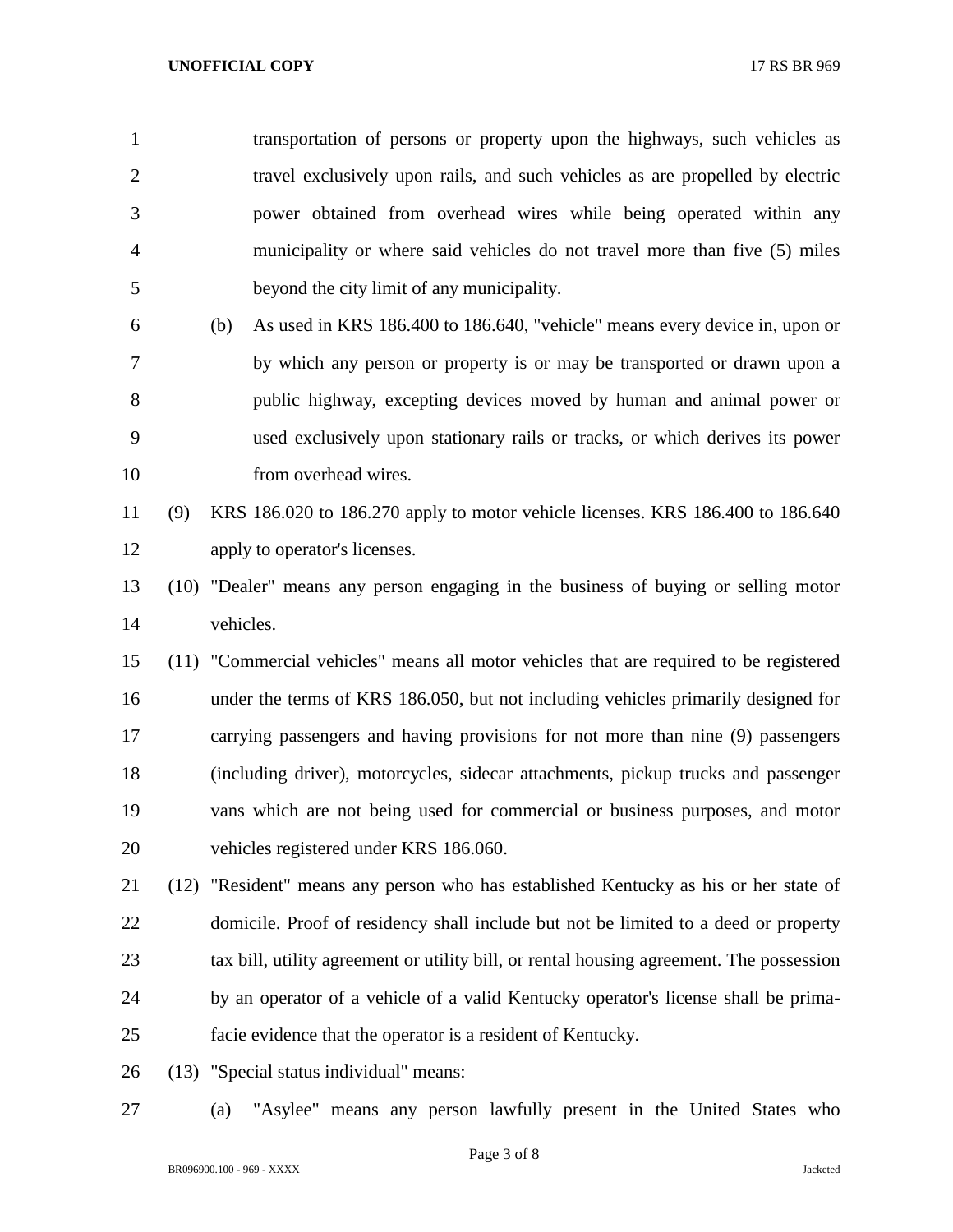- possesses an I-94 card issued by the United States Department of Justice, Immigration and Naturalization Service, on which it states "asylum status granted indefinitely pursuant to Section 208 of the Immigration & Nationality Act";
- (b) "K-1 status" means the status of any person lawfully present in the United States who has been granted permission by the United States Department of Justice, Immigration and Naturalization Service to enter the United States for the purpose of marrying a United States citizen within ninety (90) days from the date of that entry;
- (c) "Refugee" means any person lawfully present in the United States who possesses an I-94 card issued by the United States Department of Justice, Immigration and Naturalization Service, on which it states "admitted as a refugee pursuant to Section 207 of the Immigration & Nationality Act"; and
- (d) "Paroled in the Public Interest" means any person lawfully present in the United States who possesses an I-94 card issued by the United States Department of Justice, Immigration and Naturalization Service, on which it states "paroled pursuant to Section 212 of the Immigration & Nationality Act 18 for an indefinite period of time."
- (14) "Instruction permit" includes both motor vehicle instruction permits and motorcycle instruction permits.
- (15) "Motorcycle" means any motor driven vehicle having a seat or saddle for the use of the operator and designed to travel on not more than three (3) wheels in contact with the ground, including vehicles on which the operator and passengers ride in an enclosed cab. "Motorcycle" shall include an alternative-speed motorcycle as defined in this section, but shall not include a tractor or a moped as defined in this section.
- (16) "Low-speed vehicle" means a motor vehicle that:
- 

(a) Is self-propelled using an electric motor, combustion-driven motor, or a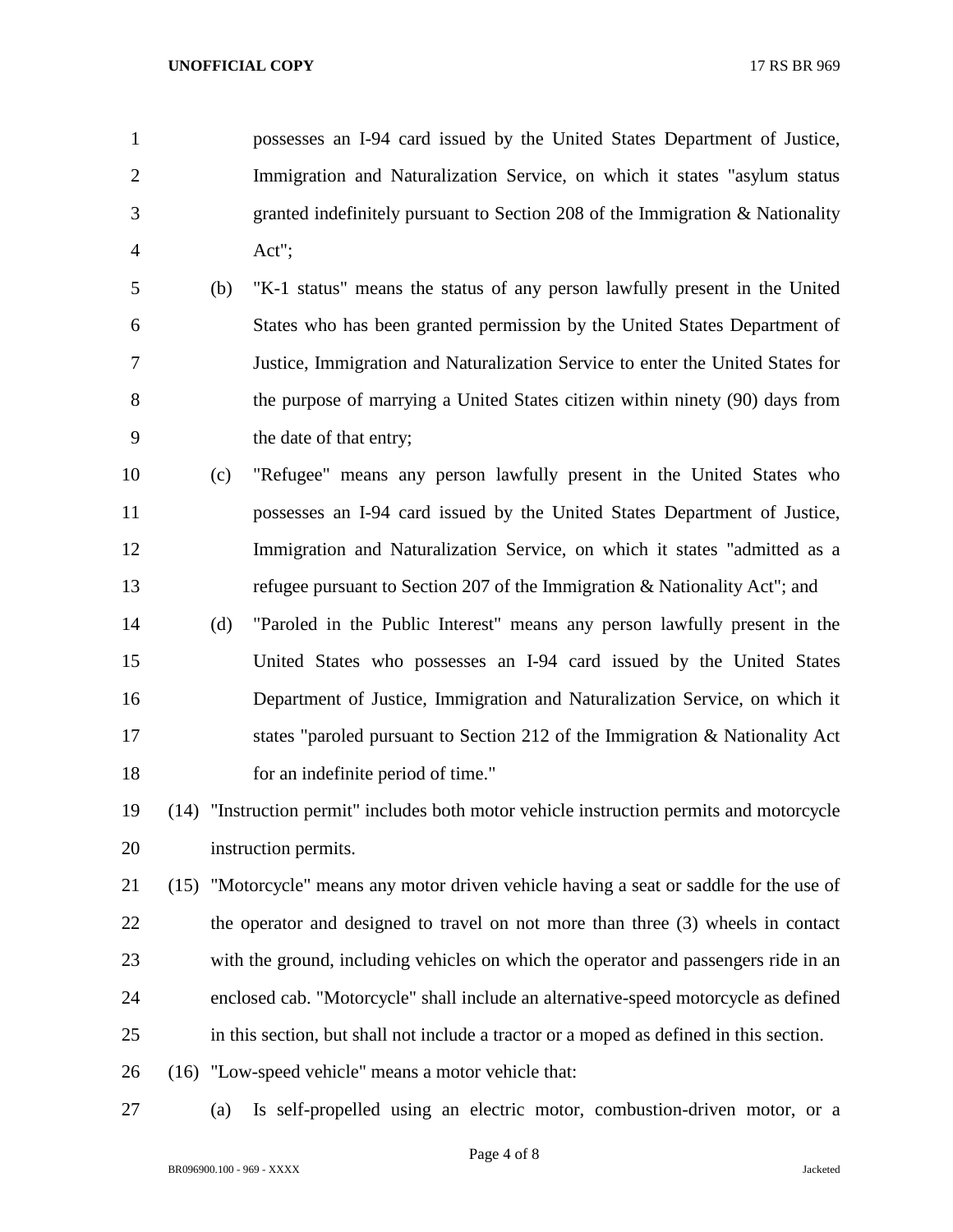## **UNOFFICIAL COPY** 17 RS BR 969

| $\mathbf{1}$   |      |                            | combination thereof;                                                                  |
|----------------|------|----------------------------|---------------------------------------------------------------------------------------|
| $\overline{2}$ |      | (b)                        | Is four $(4)$ wheeled; and                                                            |
| 3              |      | (c)                        | Is designed to operate at a speed not to exceed twenty-five (25) miles per hour       |
| 4              |      |                            | as certified by the manufacturer.                                                     |
| 5              |      |                            | (17) "Alternative-speed motorcycle" means a motorcycle that:                          |
| 6              |      | (a)                        | Is self-propelled using an electric motor, combustion-driven motor, or a              |
| 7              |      |                            | combination thereof;                                                                  |
| 8              |      | (b)                        | Is three $(3)$ wheeled;                                                               |
| 9              |      | (c)                        | Has a fully enclosed cab and includes at least one (1) door for entry; and            |
| 10             |      | (d)                        | Is designed to operate at a speed not to exceed forty (40) miles per hour as          |
| 11             |      |                            | certified by the manufacturer.                                                        |
| 12             |      |                            | (18) "Multiple-vehicle driving range" means an enclosed area that is not part of a    |
| 13             |      |                            | highway or otherwise open to the public on which a number of motor vehicles may       |
| 14             |      |                            | be used simultaneously to provide driver training under the supervision of one (1) or |
| 15             |      |                            | more driver training instructors.                                                     |
| 16             | (19) |                            | "Sport utility all-terrain vehicle" means an all-terrain vehicle that:                |
| 17             |      | (a)                        | Has a vehicle identification number (VIN);                                            |
| 18             |      | (b)                        | Is equipped with three (3) to six (6) tires;                                          |
| 19             |      | (c)                        | Is equipped with an engine having a cylinder capacity not less than three             |
| 20             |      |                            | hundred (300) cubic centimeters;                                                      |
| 21             |      | (d)                        | Is equipped with one $(1)$ or two $(2)$ headlamps at a height between twenty-         |
| 22             |      |                            | <u>four (24) inches and fifty-four (54) inches;</u>                                   |
| 23             |      | <u>(e)</u>                 | Is equipped with a minimum of one (1) red taillight;                                  |
| 24             |      | (f)                        | <u>Is equipped with turn signals;</u>                                                 |
| 25             |      | $\left( \mathbf{g}\right)$ | Is equipped with a minimum of one $(1)$ brake that may be operated by hand            |
| 26             |      |                            | <u>or foot;</u>                                                                       |
| 27             |      | (h)                        | <b>Is equipped with seat belts; and</b>                                               |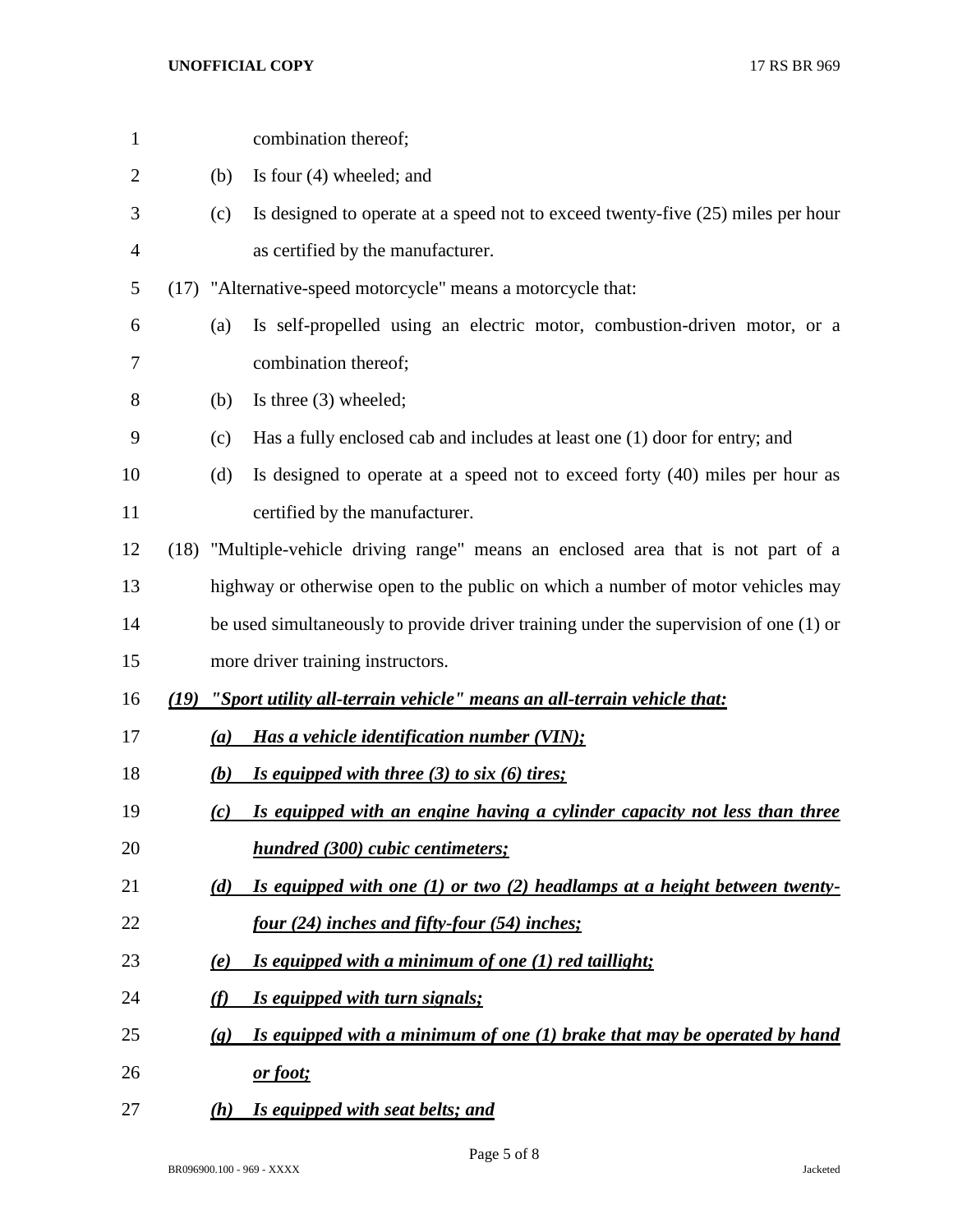| 1              | (i) | Has a minimum of sixteen (16) square inches of reflective material                 |
|----------------|-----|------------------------------------------------------------------------------------|
| 2              |     | mounted on each side of the sport utility all-terrain vehicle's cowling.           |
| 3              |     | $\rightarrow$ SECTION 2.<br>A NEW SECTION OF KRS CHAPTER 189 IS CREATED TO         |
| $\overline{4}$ |     | <b>READ AS FOLLOWS:</b>                                                            |
| 5              | (I) | As used in this section, "sport utility all-terrain vehicle" has the same meaning  |
| 6              |     | as in Section 1 of this Act.                                                       |
| 7              | (2) | A person may operate a sport utility all-terrain vehicle on state and county       |
| 8              |     | roadways in unincorporated areas, and city roadways under the provisions of        |
| 9              |     | subsection (5) of this section, if the:                                            |
| 10             | (a) | Operator is eighteen (18) years of age or older;                                   |
| 11             | (b) | Operator has a valid operator's license; and                                       |
| 12             | (c) | Operation is limited to roadways with one $(1)$ or two $(2)$ lanes.                |
| 13             | (3) | A sport utility all-terrain vehicle operating on a highway under the provisions of |
| 14             |     | this section shall:                                                                |
| 15             | (a) | Prior to titling and registration, pass an inspection performed by a certified     |
| 16             |     | <i>inspector in accordance with the provisions of KRS 186A.115;</i>                |
| 17             | (b) | <b>Be titled in accordance with KRS Chapter 186A;</b>                              |
| 18             | (c) | Be registered as a motor vehicle in accordance with KRS $186.050(3)(a)$ ; and      |
| 19             | (d) | <b>Be insured in compliance with KRS 304.39-080 by the owner or operator,</b>      |
| 20             |     | and the proof of insurance shall be inside the vehicle at all times of             |
| 21             |     | operation on a highway.                                                            |
| 22             | (4) | A person operating a sport utility all-terrain vehicle under this section shall be |
| 23             |     | required to wear a helmet if the vehicle is not equipped with a:                   |
| 24             | (a) | Roof;                                                                              |
| 25             | (b) | Windshield; and                                                                    |
| 26             | (c) | Full or half $(1/2)$ door.                                                         |
| 27             | (5) | The local government of a city may pass an ordinance allowing the operation of     |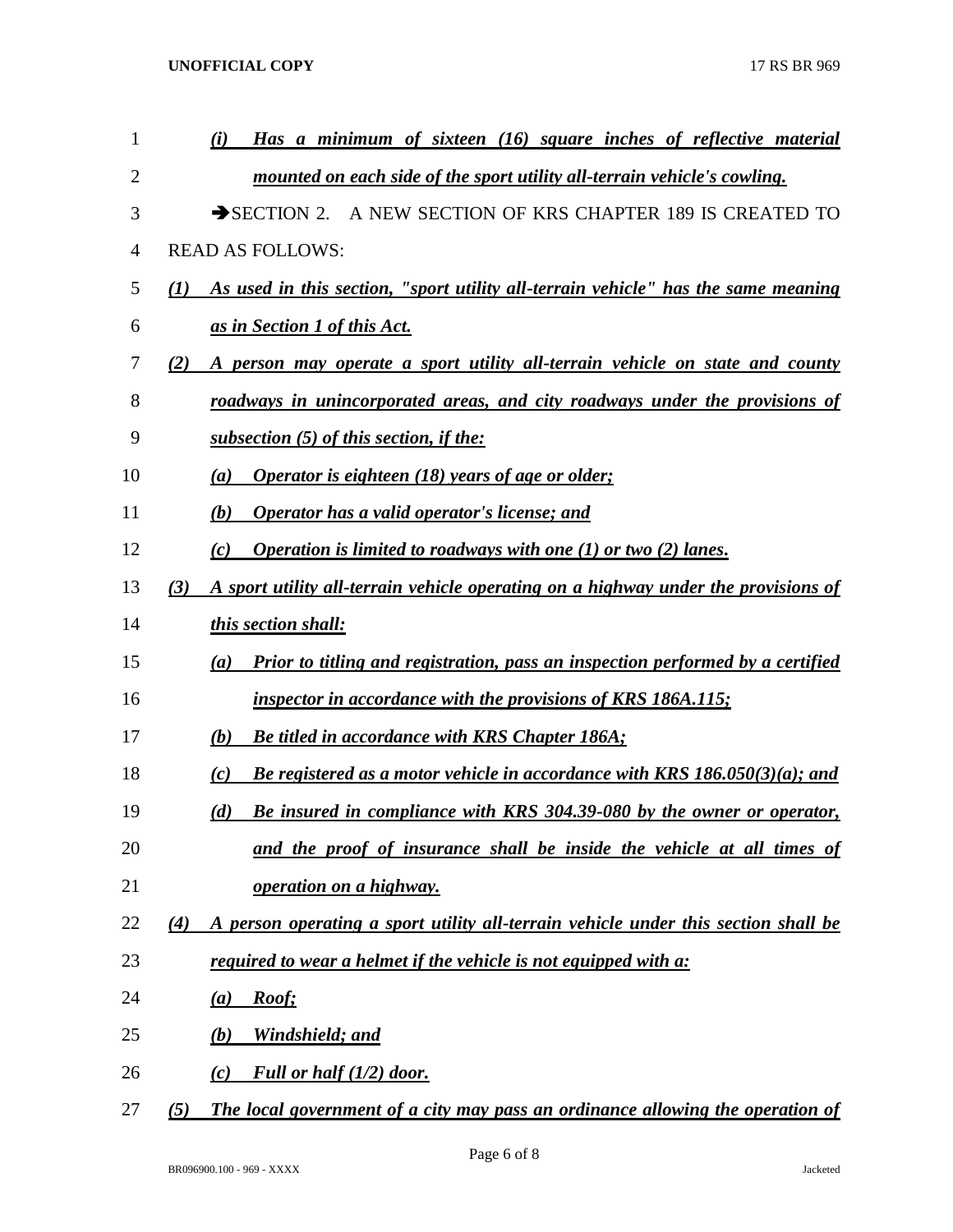## **UNOFFICIAL COPY** 17 RS BR 969

| $\mathbf{1}$   | sport utility all-terrain vehicles on roadways under its jurisdiction, in accordance       |
|----------------|--------------------------------------------------------------------------------------------|
| 2              | with the provisions of this section.                                                       |
| 3              | (6)<br>The Transportation Cabinet or a local government may prohibit the use of sport      |
| $\overline{4}$ | utility all-terrain vehicles on specific roadways under its jurisdiction, if the           |
| 5              | <i>cabinet or local government deems it to be unsafe.</i>                                  |
| 6              | A person shall not operate a sport utility all-terrain vehicle under the provisions<br>(7) |
| 7              | of this section in a local government that has passed an ordinance prohibiting the         |
| 8              | operation of sport utility all-terrain vehicles on roadways under its jurisdiction.        |
| 9              | (8)<br>A nonresident owner of a sport utility all-terrain vehicle may operate under the    |
| 10             | provisions of this section and shall be exempt from registration under this                |
| 11             | section, if the vehicle is registered in a state that:                                     |
| 12             | <u>Requires registration of sport utility all-terrain vehicles;</u><br>(a)                 |
| 13             | (b)<br><b>Requires that sport utility all-terrain vehicles be insured; and</b>             |
| 14             | (b)<br>Allows a sport utility all-terrain vehicle registered in the Commonwealth to        |
| 15             | <i>operate in their state for a limited time.</i>                                          |
| 16             | (9)<br><b>The</b><br>Transportation Cabinet shall promulgate administrative regulations    |
| 17             | pursuant to KRS Chapter 13A to implement the provisions of this section.                   |
| 18             | A NEW SECTION OF KRS CHAPTER 189 IS CREATED TO<br>$\rightarrow$ SECTION 3.                 |
| 19             | <b>READ AS FOLLOWS:</b>                                                                    |
| 20             | As used in this section, "sport utility all-terrain vehicle" has the same meaning<br>(I)   |
| 21             | as in Section 1 of this Act.                                                               |
| 22             | (2)<br>A nonresident of the Commonwealth who resides in a state that does not meet the     |
| 23             | requirements of subsection (8) of Section 2 of this Act may apply for a                    |
| 24             | nonresident temporary registration permit to operate a sport utility all-terrain           |
| 25             | <i>vehicle pursuant to the provisions outlined in Section 2 of this Act. A person</i>      |
| 26             | <u>operating a sport utility all-terrain vehicle under the provisions of this section</u>  |
| 27             | shall be exempt from the titling and registration provisions outlined in Section 2         |